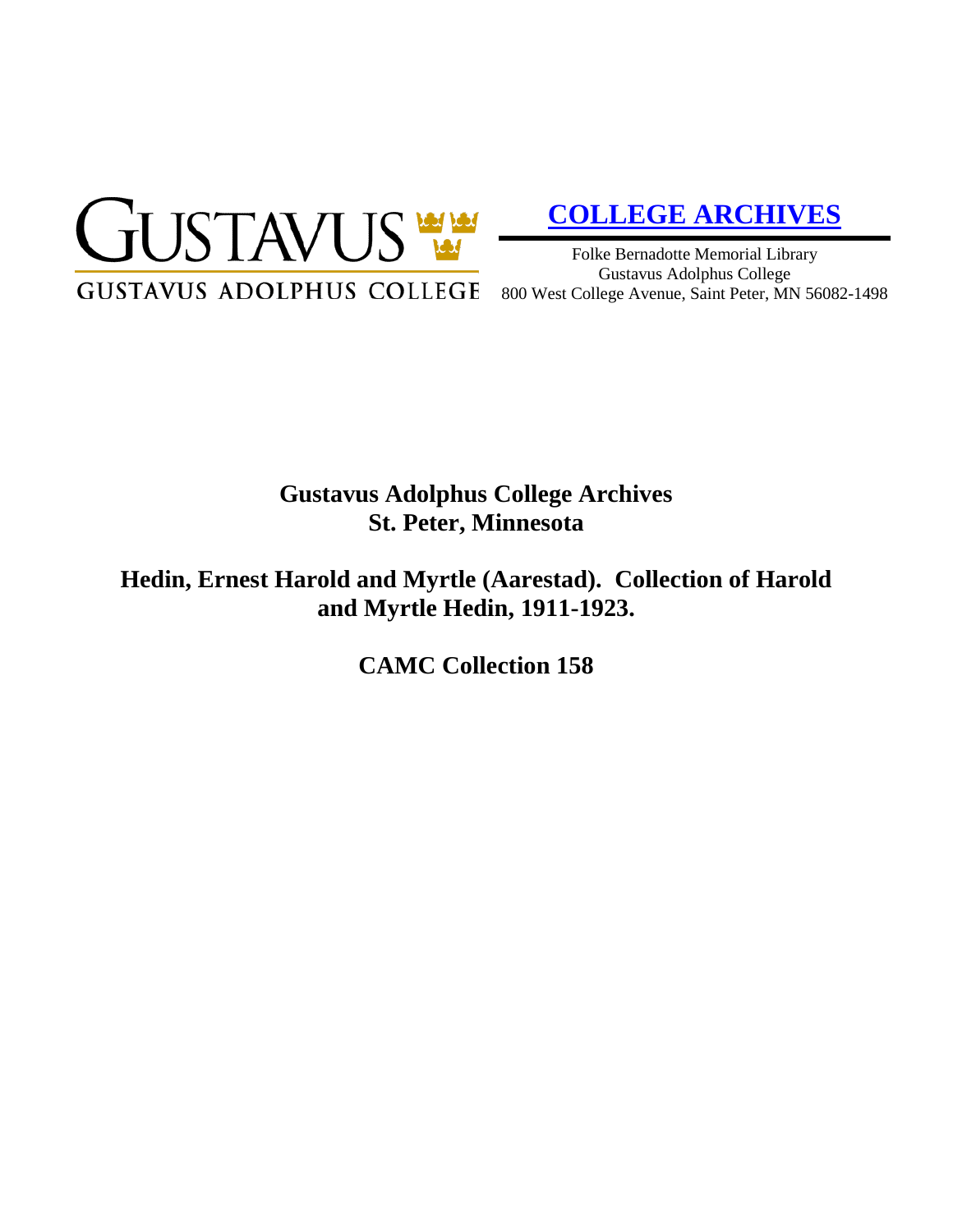**Hedin, Ernest Harold and Myrtle (Aarestad). Collection of Harold and Myrtle Hedin, 1911-1923. CAMC Collection 158. ½ Hollinger box and 1 oversize folder.**

### **ABSTRACT:**

The Harold and Myrtle Hedin collection contains certificates, genealogical information, a scrapbook, and school memorabilia. Most materials date from 1911-23, though there are materials from outside that time period. Ernest Harold Alfred Hedin was born 19 May 1897 in Willmar, Minnesota. Myrtle Madelyn (Magdalene) Aarestad was born 24 July 1903 in Hannaford, North Dakota. They both attended Minnesota College with Harold graduating in 1921 and Myrtle in 1922. Harold and Myrtle married on 16 January 1925 in Minneapolis, Minnesota. Sometime in the late 1920s the spelling of Hedin was changed to Hedean. Myrtle died in Minneapolis during 1978 and Harold died in Hennepin County, Minnesota on 30 June 1979.

#### **RESTRICTIONS:**

There are no restrictions on the use of this collection for research purposes. The researcher assumes full responsibility for observing all copyright, property, and libel laws as they apply.

Researchers must use collection in accordance with the policies of the College Archives, the Folke Bernadotte Memorial Library, and Gustavus Adolphus College.

#### **COLLECTION CITATION:**

Hedin, Ernest Harold and Myrtle (Aarestad). Collection of Harold and Myrtle Hedin, 1911- 1923. CAMC Collection 158. Gustavus Adolphus College Archives, St. Peter, Minnesota.

# **ACQUISITION:**

Judith Orchard donated this collection during January 2016.

# **PROCESSED BY:**

Adrianna Darden processed this collection and developed the finding aid during April 2016.

# **RELATED COLLECTIONS IN THE ARCHIVES:**

Minnesota College. Collection of Minnesota College, 1904-1996. CAMC Collection 10.

#### **SUBJECT HEADINGS:**

Hedin, Ernest Harold Alfred, 1897-1979. Hedin, Myrtle M. Aarestad, 1903-1978. Minnesota College.